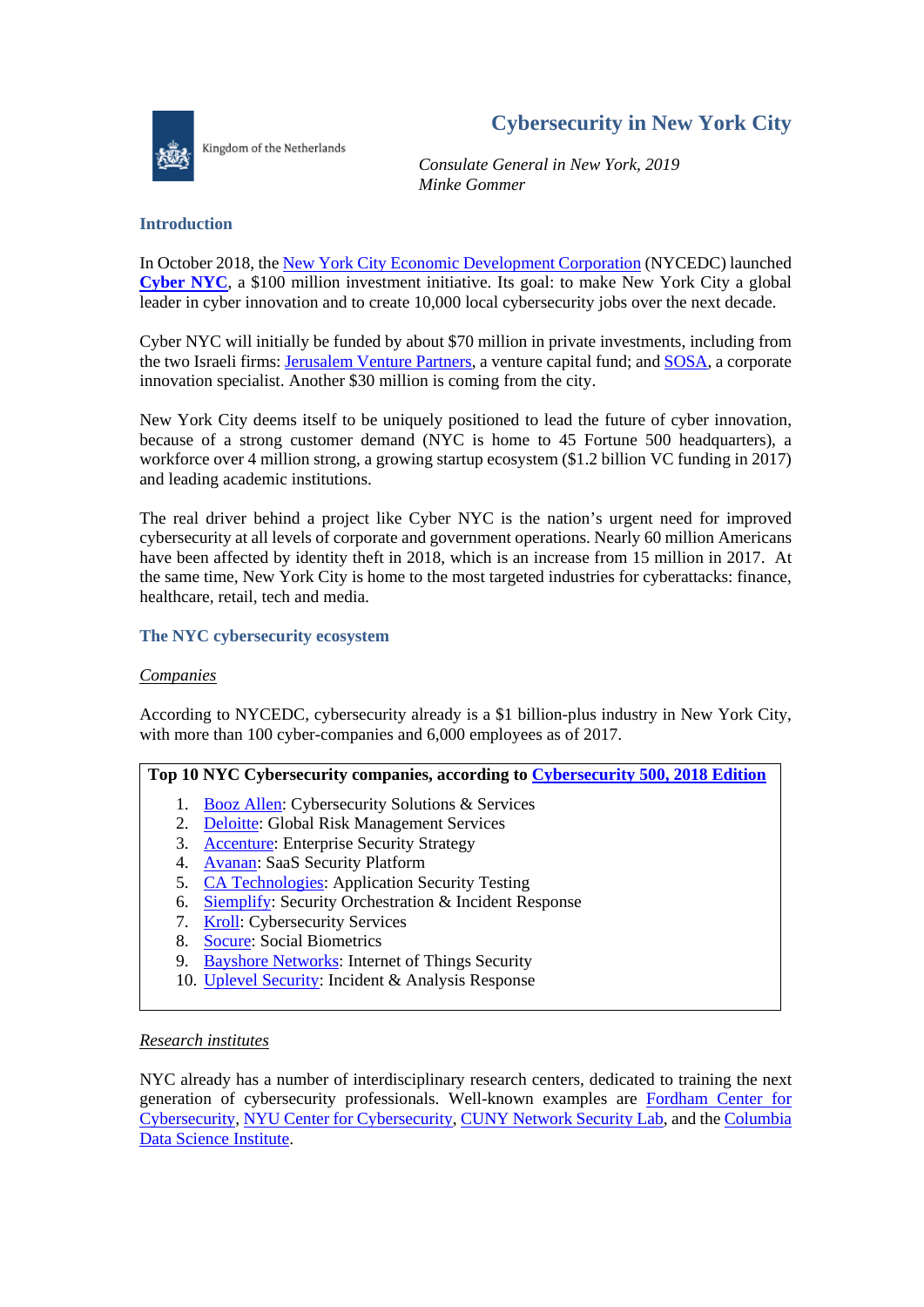#### *Government: City Cyber Command*

In July 2017, Mayor de Blasio established New York [City Cyber Command](https://www1.nyc.gov/site/cyber/index.page) (C3), led by Geoff Brown, the City's Chief Information Security Officer and Head of New York City Cyber Command. NYC Cyber Command is charged with setting Citywide cybersecurity policies, directing response to cyber incidents, and advising City Hall and 100+ agencies on the City's overall cyber defense.

#### *Government: NYCEDC's Cyber NYC*

Until now, all of the major cybersecurity stakeholders in New York City have been physically and operationally separated. With NYCEDC's Cyber NYC initiative, those stakeholders will come together. Cyber NYC consists of several programs:

#### *1. [Global Cyber Center](https://sosa.co/industry-expertise/cyber/) (supporting cybersecurity startups)*

In partnership with SOSA, NYCEDC will launch a 15,000 square foot co-working space in Chelsea. The facility will foster international collaboration and innovation, by bringing together investors, corporations and cybersecurity startups. It will also serve as a virtual testing ground to run simulations. The Global Cyber Center is expected to be completed before the end of 2019.

#### *2. [Hub.NYC](http://hub.nyc/) (supporting cybersecurity startups)*

In partnership with Jerusalem Venture, NYCEDC will develop New York's first ∕∜NP international cybersecurity investment hub: a 50,000 square foot building in SoHo. Hub.NYC will support cybersecurity startups in New York City. Hub.NYC is expected to be completed before the end of 2019.

#### *3. [Applied Learning Initiative](http://www1.cuny.edu/mu/forum/2018/10/02/cuny-among-prime-partners-of-cyber-nyc-initiative-pairing-colleges-with-industry-to-create-major-hub-of-learning-innovation-in-emerging-field/) (education)*

NYCEDC picked CUNY, NYU, Columbia, Cornell Tech, and iQ4 to host new cybersecurity certifications and programs for college students, to create the next generation of cybersecurity experts. Additionally a oneyear CUNY Master's program will be hosted on [edX.org,](https://www.edx.org/) a global learning platform online. CUNY is collaborating with Facebook on the program.

# *4. [Cyber Boot Camp](file://bz.ad.minbuza.local/Data/users/gommer.minke/My%20Documents/Cybersecurity/Cyber%20Boot%20Camp) (education)*

Partnering with Fullstack Academy and LaGuardia Community College, NYCEDC will conduct a boot camp for industry-specific cybersecurity practices. Students will learn basic industry terms and software at the college, and then attend the boot camp, which will place more than 1,000 students in jobs over three years in the program.

**S** FULLSTACK The first session is scheduled to take place in spring 2019.

# *5. [Inventors to founders](https://www.cyber-nyc.com/clkn/https/techventures.columbia.edu/) (launching new startups)*

NYCEDC has selected Columbia University to connect academic inventors of patented cybersecurity technologies with experienced

entrepreneurial talent, in order to launch new cybersecurity startups. It will provide acceleration resources such as mentorship, training and validation capital to launch more and stronger earlstage academic startups as soon as possible.

# *6. [Cyber Moonshot Challenge](https://tech.cityofnewyork.us/projects/nycx-cybersecurity-moonshot-challenge/) (competition cybersolutions)*

The Mayor's Office of the Chief Technology Officer (MOCTO), NYC Cyber Command and NYCEDC have launched the Cybersecurity Moonshot Challenge, Mayon calling on industry experts to develop and deliver new, affordable and scalable solutions to protect New York's small and mid-size business from cyber-attacks. Any company, nonprofit, individual, or global entity can apply. All responses outlining the team, concept and approach should be submitted before **February 8, 2019**.

# CORNELL<br>
TECH







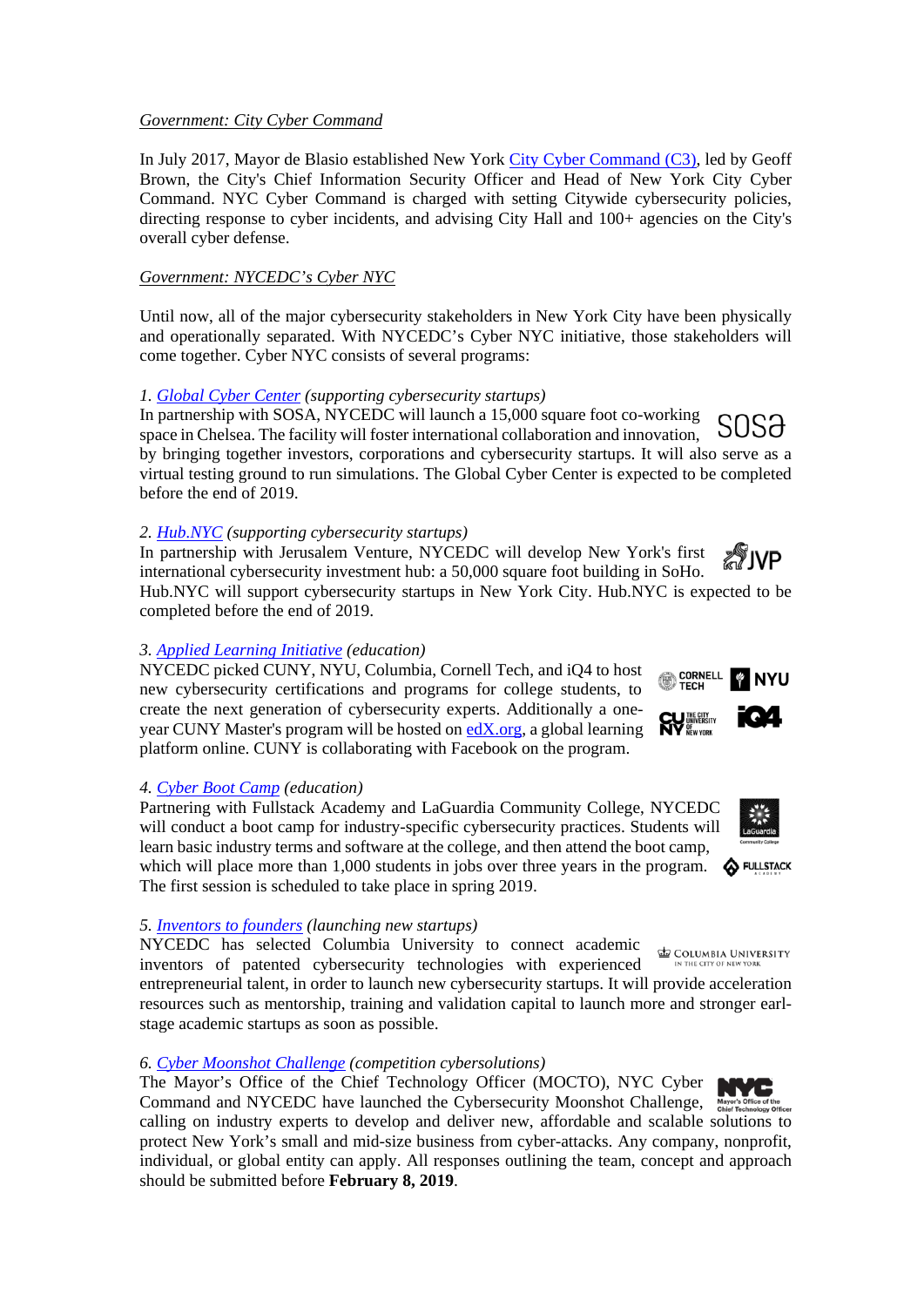# **Partnership with the Netherlands**

In January 2018 Jerusalem Venture Partners (JVP) announced it is partnering with the Netherlands as well as several startups to create and nurture a cybersecurity ecosystem involving Israël, the Netherlands, and JVP's new cyber investment center in New York, Hub.NYC (as described above). Read more about it on the [website of the Hague Security](https://www.thehaguesecuritydelta.com/news/newsitem/1209-israel-nyc-and-the-netherlands-forge-cybersecurity-partnership)  [Delta \(HSD\)](https://www.thehaguesecuritydelta.com/news/newsitem/1209-israel-nyc-and-the-netherlands-forge-cybersecurity-partnership).

# **Cybersecurity Startup Radar**

NYCEDC and [Wavestone,](https://www.wavestone.com/en/) a global innovation consultancy will launch [NYC Cybersecurity](https://www.nycedc.com/system/files/files/program/cybersecurity_startup_radar_1.pdf)  [Startup Radar,](https://www.nycedc.com/system/files/files/program/cybersecurity_startup_radar_1.pdf) an interactive tool that will analyze the city's growing cybersecurity ecosystem. The Startup Radar will be presented as a consolidated map that identifies all the New York City-based startups.

The criteria for joining the Startup Radar are as follows:

- Offer a technological solution or service directly related to cybersecurity.
- Be a legally incorporated company less than 10-years-old
- Maintain a registered office in New York City
- $\blacksquare$  Employ less than 50 people

All NYC-based cybersecurity startups that fit the above criteria and want to be part of the Startup Radar can contact Wavestone via [NYCCyberStartupRadar@wavestone.com](mailto:NYCCyberStartupRadar@wavestone.com)

# **New York State Cybersecurity Regulation**

In March 2017, the New York State Department of Financial Services (DFS) implemented [23](https://www.dfs.ny.gov/legal/regulations/adoptions/dfsrf500txt.pdf)  [NYCRR 500,](https://www.dfs.ny.gov/legal/regulations/adoptions/dfsrf500txt.pdf) generally referred to as the New York Cybersecurity Regulation. It targets banking and insurance sectors with the aim of better protecting institutions and consumers against the bad actors that target these firms.

The regulation includes requirements that financial and insurance institutions retain a Chief Information Security Officer (CISO), report cybersecurity incidents within 72 hours and use multifactor authentication.

# **Cybersecurity events in and around NYC (2019)**

Some of the larger events around Cybersecurity include:

- **[Legaltech](http://www.legalweekshow.com/legaltech/east/)**, **January 29, 2019 - January 31, 2019:** Legaltech is the largest and most important legal technology event of the year.
- **[Ai4 Cybersecurity Conference](https://ai4.io/cybersecurity/)**, **April 29, 2019 – April 30, 2019:** The Ai4 Cybersecurity Conference brings together business leaders, data practitioners, and AI pioneers who are applying artificial intelligence to solve problems and create opportunities in the cybersecurity industry.
- **[Consensus](https://www.coindesk.com/events/consensus-2019)**, **May 13, 2019 - May 15, 2019:** Consensus brings together professionals from leading industry startups, investment firms, financial services giants, global brands, academic institutions and policy groups will come together to engage in a discussion about the future of cryptocurrency and blockchain.
- **[Cyber Investing Summit](https://cyberinvestingsummit.com/)**, **May 16, 2019 - May 16, 2019:** The Cyber Investing Summit is an all-day conference focused on investing in the cybersecurity industry
- **[Data Connectors NYC Cybersecurity Conference](https://dataconnectors.com/events/nyc2019/)**, **August 1, 2019 - August 1: 2019**: The Data Connectors NYC Cybersecurity Conference features 40-60 vendor exhibits and 8-12 educational sessions discussing cybersecurity threats and solutions.
- **[Cyber Security Summit](https://cybersummitusa.com/newyork19/)**, **October 3, 2019 - October 3, 2019:** The Cyber Security Summit connects C-Suite & Senior Executives responsible for protecting their